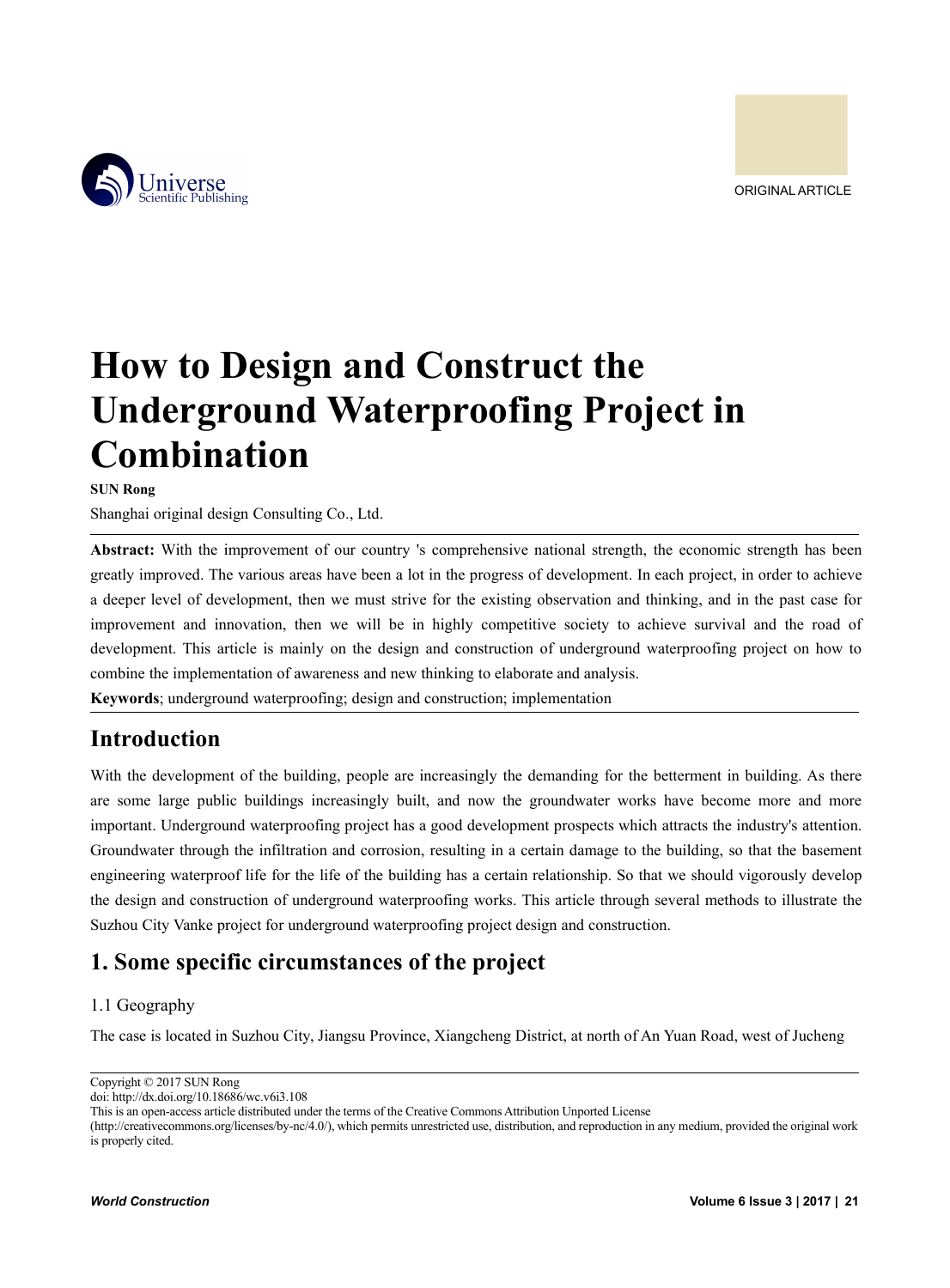Road and east of the kiln road. Xiangcheng District is located in the center of Suzhou, at east of Yangcheng Lake and Kunshan, at west of Taihu Lake, at north of Wuxi and Changshu, at south of Suzhou ancient city, industrial park and high-tech zones. Xiangcheng District is one of the most developed areas in Suzhou and even the Yangtze River Delta. It is with 14 high-speed entrances and exits in the Beijing-Shanghai high-speed rail and the Shanghai-Nanjing railway which are all in the city<sup>1</sup>. The project land east of Jade Road, south to An Yuan Road, at west to the kiln road, at north to the status quo channel.

#### 1.2 The environment of the building

According to the planning requirements of the local block, the total land use is 138601.25 ㎡, the nature of the planned land is residential land, the building height is less than 100m, the floor area ratio is not more than 3.0, the building density is not more than 25%, the green space is  $\geq$ 37%, the sunshine spacing coefficient: 1.30 control; the main entrances and exits in the west side of the kiln road, the main entrance islocated in the east side of Yucheng Road. General high-rise residential basement waterproof grade for the two, power distribution and weak parts of the local waterproof level for the first level. From the construction cost considerations to meet the use of the principle of the basement side wall and floor using two waterproof, the basement roof with a waterproof. Waterproof design are waterproof concrete and flexible waterproof layer, waterproof concrete impermeability rating of not less than P6<sup>2</sup>. .

## **2. Underground waterproofing design points**

According to the "underground engineering waterproof technical specifications" underground waterproof design, should be based on the surface water, groundwater, capillary water and other functions, as well as due to human factors caused by the impact of the nearby hydrogeological changes to determine. The height of the waterproofing fortification of the all-underground project with the design of the project should be higher than the outdoor floor elevation of more than 500mm.

### 2.1 Underground waterproofing project options

### 2.1.1 Underground waterproof engineering design principles

Underground engineering waterproof design and construction should follow the "anti, row, cut, plug the combination of hardness and softness, according to local conditions, comprehensive management" principle. In the actual design and construction process, for the underground garage construction, "sparse, pass" the principle of more prominent waterproof. "Sparse" is to ease, in the water where the water in accordance with the artificial design direction to ease the principle of the projectapplied to the planting of the surface of the ground to penetrate the water grooming. "Pass" is smooth, in all waterproof measures should ensure that the flow direction is smooth, which cannot appear water accumulation, plugging and so on. For the different parts of underground engineering, the use of the corresponding design principles for waterproof design, choose different structural measures of great significance.

#### 2.1.2 Underground waterproof engineering materials selection

According to the "underground engineering waterproof technical specifications" fortification requirements, the choice of waterproof material of not less than two waterproof. The first for the waterproof concrete, the second for the other waterproof material. Selection for the two waterproof material, one is to use the relevant departments of the country after passing the inspection of qualified products; the second is to use to meet the actual needs ofthe material; Third, as much as possible the use of new materials, such as new waterproof materials and waterproof coating. According to the actual case analysis, waterproof membrane "polyethylene polypropylene composite waterproof material" has the advantages of high tensile strength, good corrosion resistance, bending resistance, good flexibility and other waterproof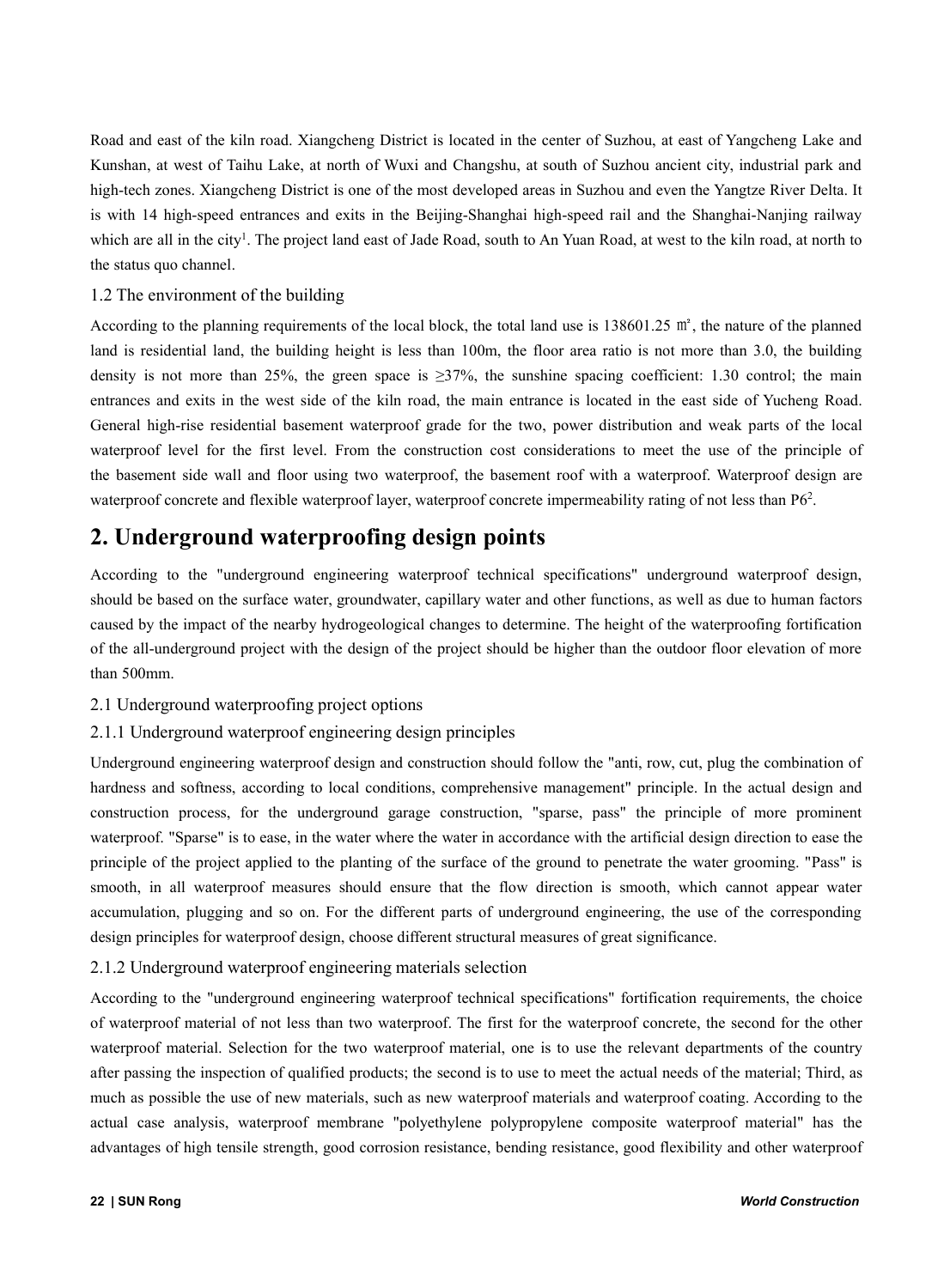materials do not have the advantages.

#### 2.2 Underground waterproof engineering site design

The waterproof layer is a continuous and closed design and in construction process, cannot have hollowing, cracks and other water leakage which caused by defects. In the underground engineering waterproof design, mainly reflected in the basic parts of the project waterproof, waterproof parts of the project wall parts, engineering roof waterproofing and engineering construction node waterproof.

Waterproofing of the basic parts of the project is an important part of the whole project, the lowest part of the project and concealed works. Due to the pressure of external water, to be "anti" mainly, the specific application should be used in combination with waterproof concrete and waterproof board in the form of fortification. At the same time, the construction of underground garage is often a large excavation form, the base area is larger. In the construction process requires waterproof material cushion smoothness and cleanliness, which require a good waterproof material laying, lap and protection.Embedded parts, through the wall, after pouring, which must be taken to strengthen the reinforcement measures; to do deformation joints, construction joints construction of the details of the node. Deformation of the leakage problem has been one of the common problems of underground engineering, which requires engineering designers to fully understand the structural structure, in dealing with deformation joints waterproofing more attention, from a single waterproof design to composite waterproof design.

#### 2.3 Underground waterproofing project drainage design

Underground waterproofing works is at the end of the project , but it is the most important. Especially in the high groundwater level of the environment, underground engineering long-term erosion in the water, while preventing the infiltration of groundwater secondary to the potential of the second increase, the drainage program more scientific layout. The project uses the principle of combining the anti-row, one is through the permanent automatic drainage system will penetrate the indoor water discharged to the sump, and then through the automatic sensor water pump facilities to the outdoor pipeline; the second is based on underground engineering pump room, pool and to other places where water operations restrictions and on the face of the scientific set of ground anti-flood water, drains, orderly into the catchment pits and efflux.

#### 2.4 Flexible outsourcing waterproof system

#### 2.4.1 Coil waterproofing system

Coil waterproofing system common SBS modified asphalt membrane waterproof system, synthetic polymer membrane waterproof system, self-adhesive polymer modified asphalt membrane waterproof system and polymer self-adhesive film membrane waterproof system four categories.

A. SBS modified asphalt waterproofing membrane widely used for all types of underground waterproofing works in the design can be used when the single layer can also be used in layers.

B. Synthetic polymer waterproofing membrane usually has good tensile strength and elongation at break, with better weatherability, and therefore more for roof engineering waterproofing, when used in underground engineering is not conducive to play its excellent weather resistance characteristics, and also because of the basic structure of the grass-roots ups and downs and difficulty to effectively paste, which is not conducive to construction and to closed waterproof, so the underground works are generally not in used.

C. Self-adhesive polymer modified asphalt waterproofing membrane has been introduced into China after years of development, has become a modified asphalt waterproofing membrane market, the mainstream products, widely used. As the construction is simple, convenient, waterproof and reliable, especially the tireless self-adhesive polymer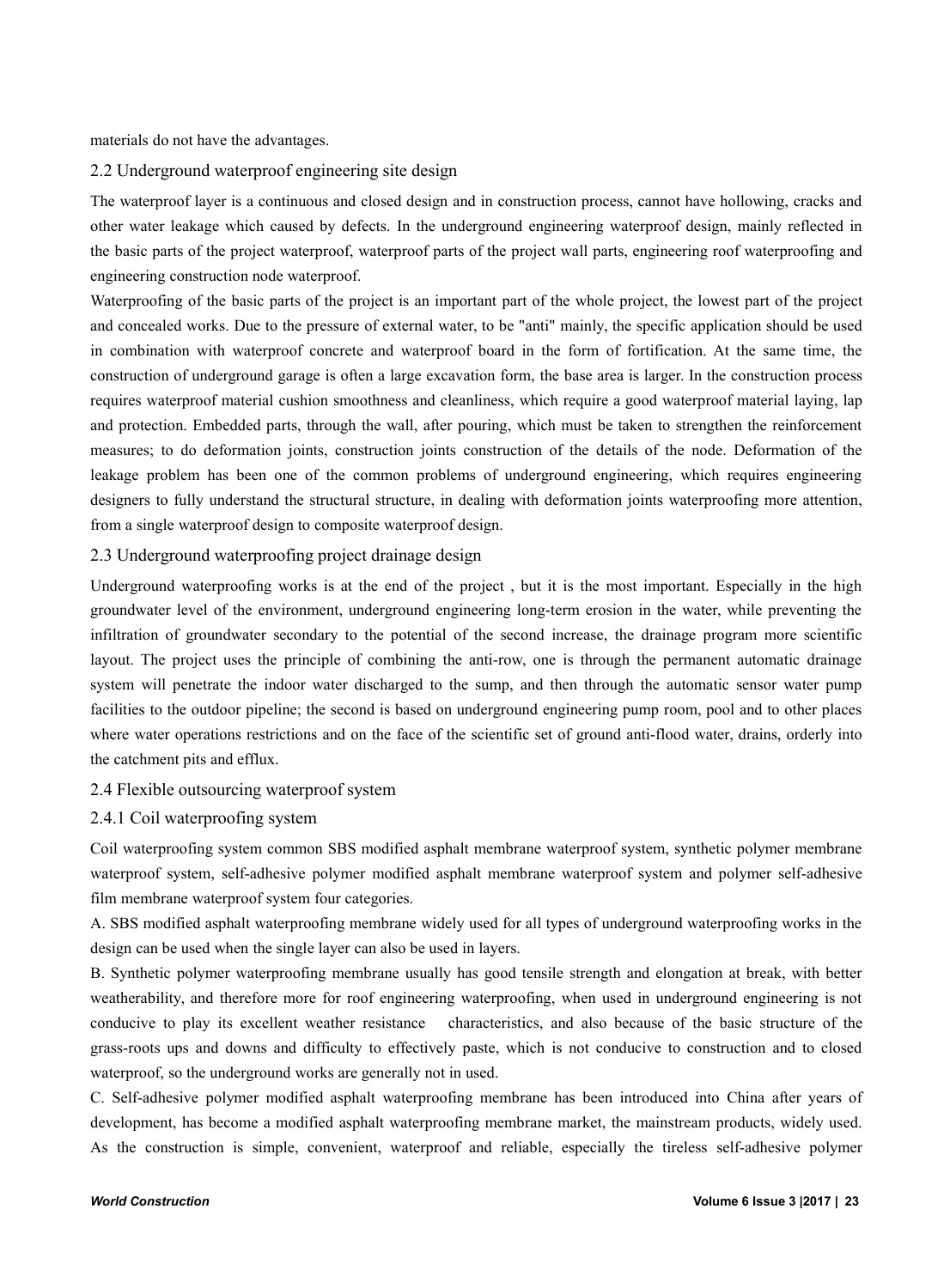modified asphalt waterproofing membrane is very light and easy to construction, so in underground engineering is also widely used.

#### 2.4.2 Waterproof coating system

Coating waterproof coating is consider the second most important to the waterproofing of waterproof material, from the composition which is divided into inorganic and organic two categories. In terms of organic waterproof coating, which mainly includes polyurethane waterproof coating and polymer emulsion modified asphalt waterproof coating, in which polyurethane waterproof coating in the underground engineering flexible coating waterproof coating system occupies an important position. The reason why it can be widely used in waterproof engineering, because there are many reasons, but the root cause lies in its performance itself, such as: rich source of raw materials, stable prices, adjustable performance range, excellent physical and mechanical properties, good compatibility, easy to construction and many other advantages.

## **3. The basic requirements of the construction**

(1) Before the underground waterproof construction, the corresponding technical staff should review the drawings, a better understanding of the entire construction requirements on every link, so as to be able to better construction, improve the quality of construction.

(2) Underground waterproof construction before the whole process, you should have to find a professional company and professional staff to carry out construction. Construction of the relevant personnel must have the relevant business license and certificate<sup>2</sup>. 2 .

(3) In the underground waterproofing works, we must pay attention to the pit and the pit of the shaft, hole and so on. The groundwater level must be kept below 0.5 m below the basement and it should take some precipitation measures.

(4) Impermeable concrete

The structure of the concrete is mainly for the purpose of waterproofing, it is the use of its own structure for a certain waterproof function. The project buried depth of less than 10 meters, the choice of P6 this type of waterproof concrete, and the use of PNC expansion agent. This expansion agent is calcium sulphoaluminate concrete expansion agent, it not only has the function of expansion, as well as concrete to enhance low temperature hardening, anti-freeze damage, anti-sulfuric acid and so on<sup>4</sup>. The addition of PNC reagents to cement concrete will result in the expansion of crystalline water compounds, called hydrated calcium sulphoaluminate. This agent can produce expansion, so that the structure becomes more closely. When the expansion is constrained, the resulting expansion will become pressure, which can withstand the pressure generated by shrinkage, creep, temperature, and so on. And the optimum amount of PNC should be determined according to the specific requirements. In most cases, the configured shrinkage of the compensation is greater than 10%, less than 15%. In the PNC content should be used when the production of special tools, and should be sent to a certain number of professionals responsible for the error to be controlled within a certain range<sup>5</sup>. 5 .

## **4. For the construction of waterproof concrete construction methods**

 $(1)$  Waterproof concrete should be the first in continuous pouring, it is best not to leave the construction of the gap, the concrete floor, should be the overalland continuous pouring on the wall, there should not be some vertical construction gap, and The construction gap should be stuck in the gap combined with the level of construction slit. Should not appear at the maximum of the shear and bending moments and cannot appear at the junction of the floor and side walls, which should be on the wall of the floor 300 mm. The arch of the horizontal combination of the horizontal construction joints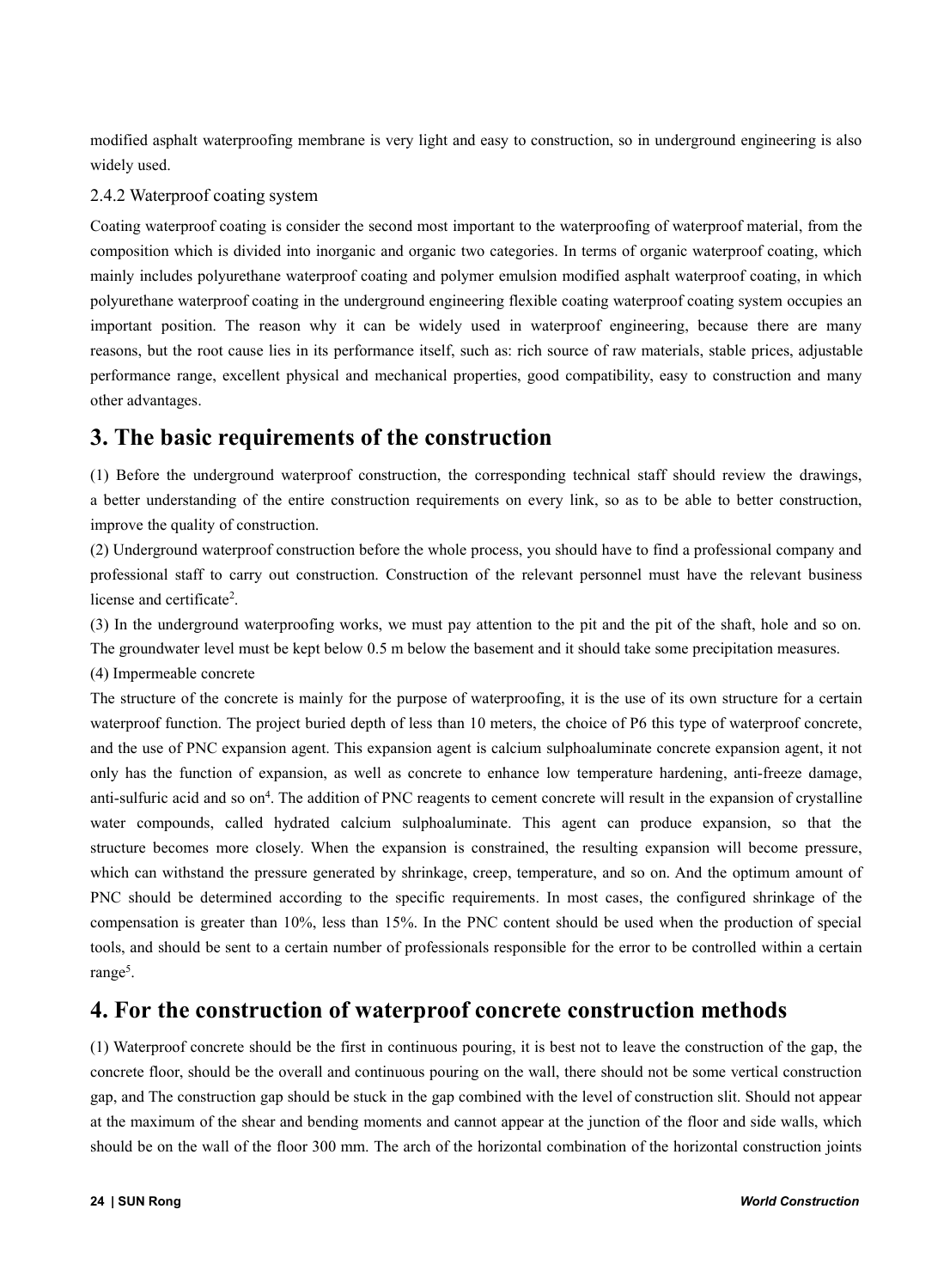should be left in the arch wall. Seam phenomenon side of a certain range within the wall when there is reserved hole. The distance between the construction gap and the hole should be less than a certain value. There are a variety of options for the construction of a watertight level, but each program must be rigorously designed to be finalized<sup>6</sup>. Most of the construction joints in the construction of the middle of the wall to be buried in a certain plate to stop the water or to stop with a rubber seal. The purpose of the steel stop is generally to make each paragraph more convenient, in the construction process must pay attention to the problem of lap, see the seam should be welded, and the corner should be carefully repeated check to ensure that can be welded Is a good lap. The steel plate and the steel plate are better fixed. Steel plate must not be distorted. Most of the rubber-type water-retaining belts are soft, solid solids that should be swollen in water when used, and then expand and expand between 100% and 500%. Before the construction of its surface clean, and tear offthe above water separation paper, the use of some of the characteristics of the water stop itself stick to the concrete surface, but the use of this material is also affected by the season.

(2) When setting the protective layer of waterproof concrete, it should be noted that the thickness ofthe protective layer should be greater than 50 mm at the surface of the water, and allow a certain deviation, the deviation of the range of plus or minus 10 mm. In the structure of a variety of steel and other materials are not able to contact the template, forced the surface cannot be exposed to the outside. For the mold we can use the method of embedded bolts, and in the wall can be added some water ring, Most of the water ring will be some four millimeters thick steel plate, about 80 mm in diameter.

(3) In the pipeline through the waterproof structure of the process,you should buy some of the required casing. In the process of embedding the casing, the upper part of the wall should be added with some welding water ring, requiring it to be tightly welded plate, where the number of water rings should be in accordance with certain provisions and standards To install, you should first pass the pipe through the embedded pipe, and must pay attention to its location to find accurate.

### **Conclusion**

China is now in a period of rapid development, all areas of business are in an orderly development. In this fierce competition in the market, in order to get the living space, then we mustcontinue to carry out technological development and innovation. Although now China's underground waterproofing project design and construction process have made some development and achievements, but we still need to humbly learn from foreign high-tech technology at the same time to self-improvement, and slowly to the extentof self-satisfaction.

### **References**

- 1. Luo Cheng, Shi Ji Sian. Fuzhou Strait International Convention and Exhibition Center Underground Waterproof Design and Construction [J]. China Building Waterproof, 2009 (2): 30-32.
- 2. Gao Shu Peng. Fuzhou Strait International Convention and Exhibition Center outside the Exhibition Decoration Design and Construction [J]. Fujian Architecture, 2013 (3): 66-68.
- 3. Zhang Xing Shan, Liu Han Jie. Harbin Wanhua Hotel Underground Waterproof Design and Construction [J]. Heilongjiang Science and Technology Information, 2000 (4): 61-62.
- 4. Wang Yun Liang, Zheng Zi Long, Gu Shou Guo. Guo Feng Wei King International Hotel Underground Waterproofing Engineering Design and Construction [J]. China Building Waterproof, 2017 (2): 40-44.
- 5. Zhang Wu Ting. Qingdao Seaside Hotel Basement Waterproof Design and Construction [J]. China Building Waterproof, 2008 (2): 28-30.
- 6. Gao Shu Feng. Waterproof Design and Construction of Underground Garage in Beijing Hotel [J]. Journal of